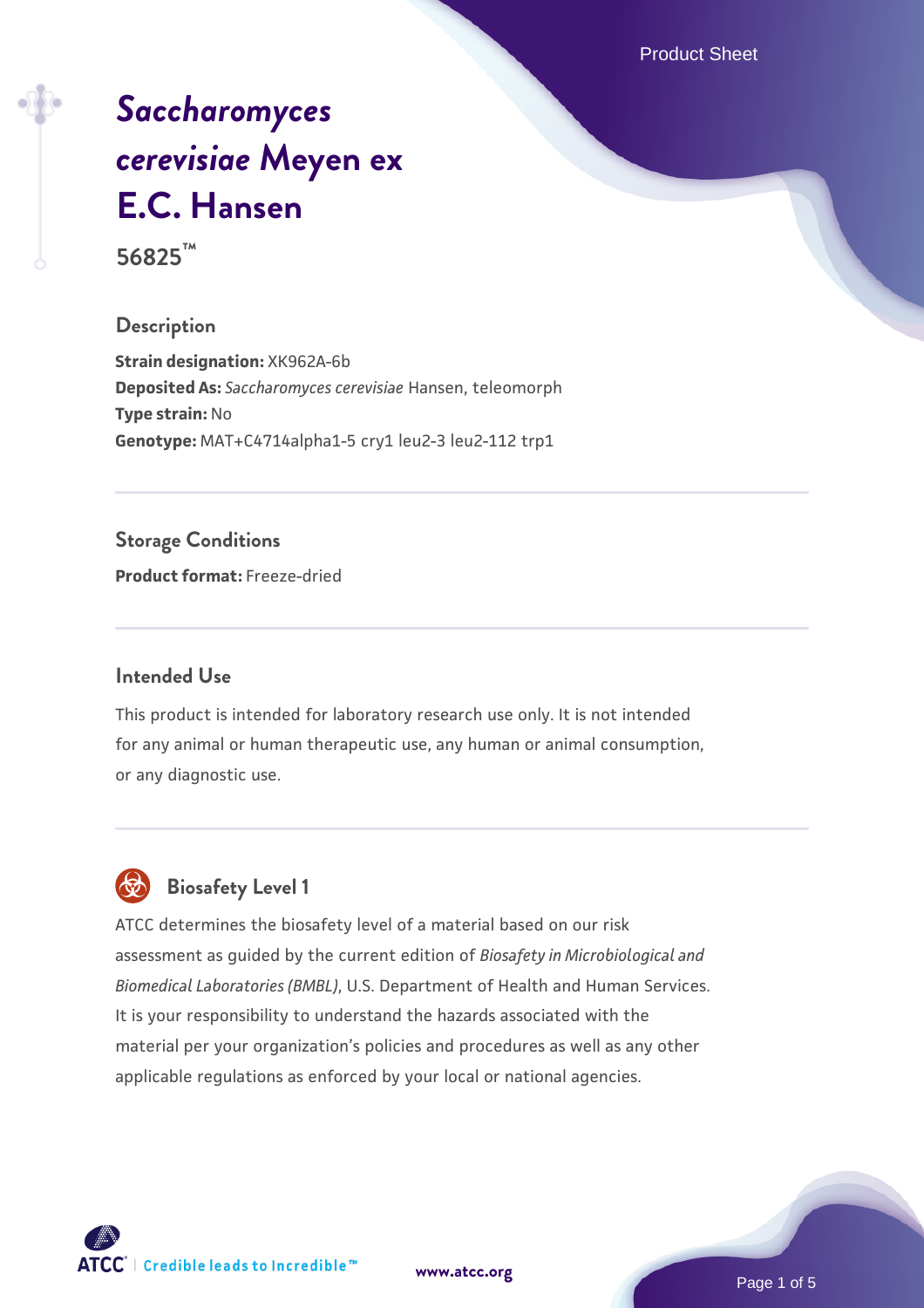ATCC highly recommends that appropriate personal protective equipment is always used when handling vials. For cultures that require storage in liquid nitrogen, it is important to note that some vials may leak when submersed in liquid nitrogen and will slowly fill with liquid nitrogen. Upon thawing, the conversion of the liquid nitrogen back to its gas phase may result in the vial exploding or blowing off its cap with dangerous force creating flying debris. Unless necessary, ATCC recommends that these cultures be stored in the vapor phase of liquid nitrogen rather than submersed in liquid nitrogen.

#### **Certificate of Analysis**

For batch-specific test results, refer to the applicable certificate of analysis that can be found at www.atcc.org.

#### **Growth Conditions**

**Medium:**  [ATCC Medium 1245: YEPD](https://www.atcc.org/-/media/product-assets/documents/microbial-media-formulations/1/2/4/5/atcc-medium-1245.pdf?rev=705ca55d1b6f490a808a965d5c072196) **Temperature:** 25°C

#### **Material Citation**

If use of this material results in a scientific publication, please cite the material in the following manner: *Saccharomyces cerevisiae* Meyen ex E.C. Hansen (ATCC 56825)

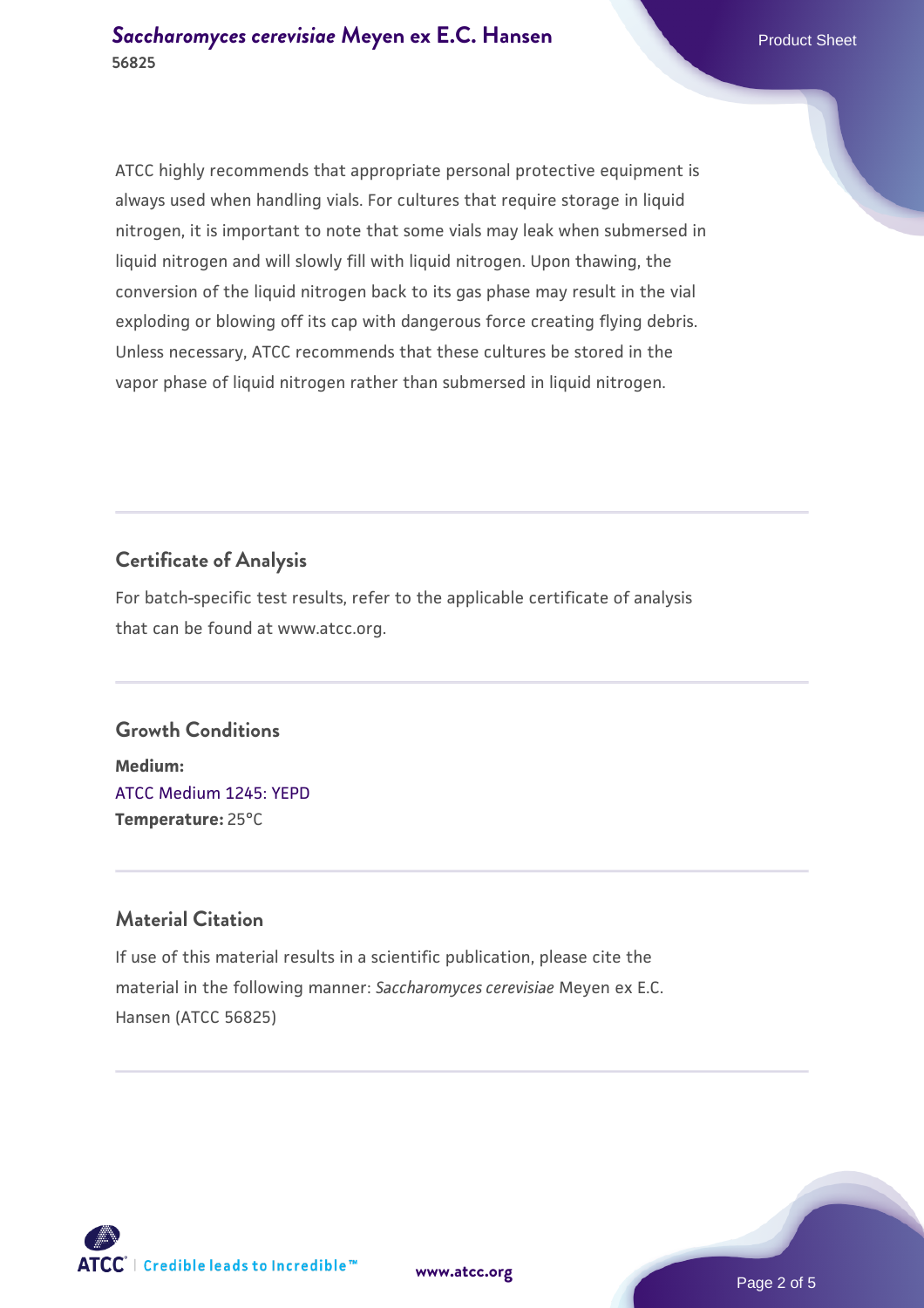#### **[Saccharomyces cerevisiae](https://www.atcc.org/products/56825)** [Meyen ex E.C. Hansen](https://www.atcc.org/products/56825) **56825**

#### **References**

References and other information relating to this material are available at www.atcc.org.

#### **Warranty**

The product is provided 'AS IS' and the viability of ATCC® products is warranted for 30 days from the date of shipment, provided that the customer has stored and handled the product according to the information included on the product information sheet, website, and Certificate of Analysis. For living cultures, ATCC lists the media formulation and reagents that have been found to be effective for the product. While other unspecified media and reagents may also produce satisfactory results, a change in the ATCC and/or depositor-recommended protocols may affect the recovery, growth, and/or function of the product. If an alternative medium formulation or reagent is used, the ATCC warranty for viability is no longer valid. Except as expressly set forth herein, no other warranties of any kind are provided, express or implied, including, but not limited to, any implied warranties of merchantability, fitness for a particular purpose, manufacture according to cGMP standards, typicality, safety, accuracy, and/or noninfringement.

#### **Disclaimers**

This product is intended for laboratory research use only. It is not intended for any animal or human therapeutic use, any human or animal consumption, or any diagnostic use. Any proposed commercial use is prohibited without a license from ATCC.

While ATCC uses reasonable efforts to include accurate and up-to-date information on this product sheet, ATCC makes no warranties or representations as to its accuracy. Citations from scientific literature and



**[www.atcc.org](http://www.atcc.org)**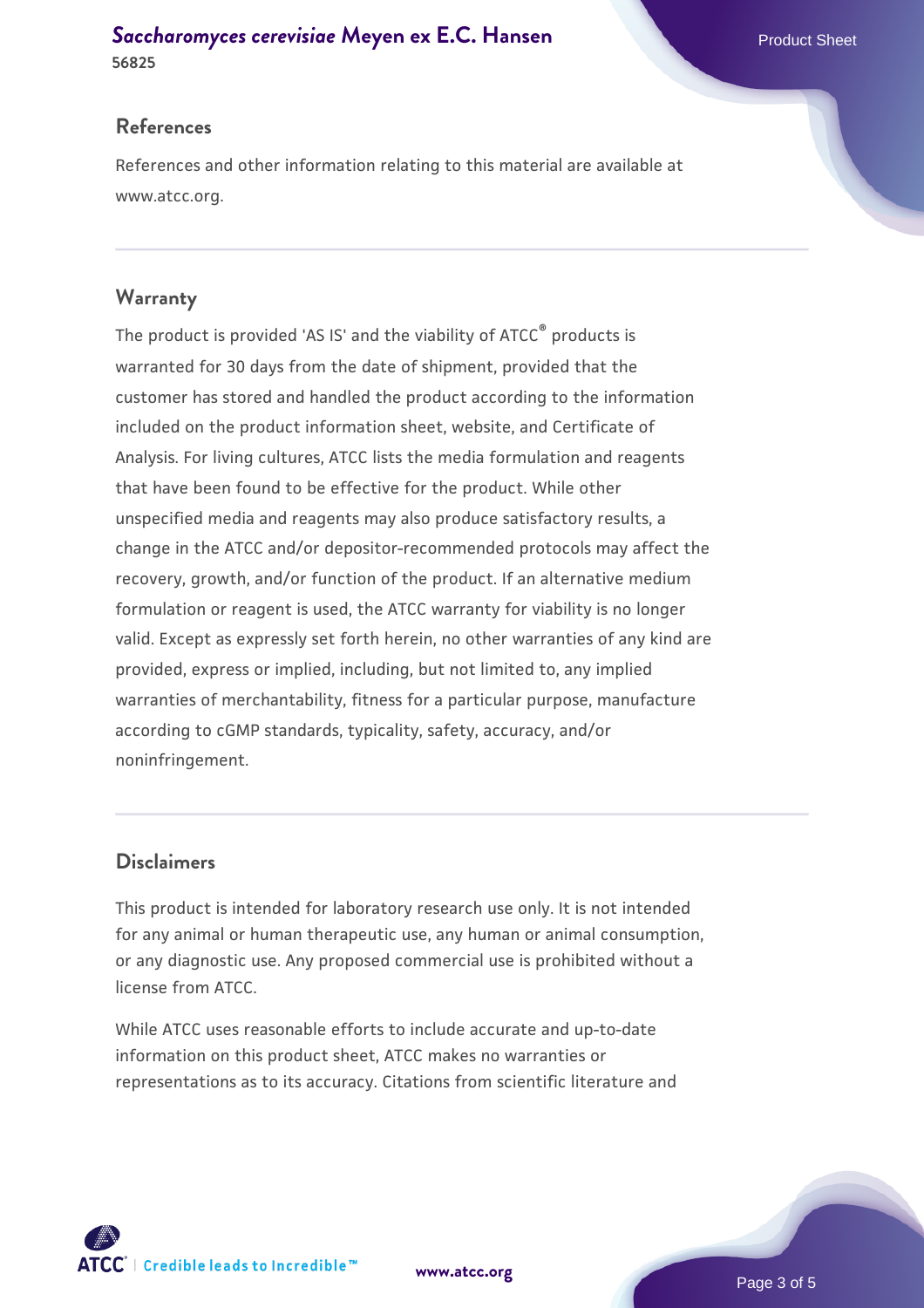patents are provided for informational purposes only. ATCC does not warrant that such information has been confirmed to be accurate or complete and the customer bears the sole responsibility of confirming the accuracy and completeness of any such information.

This product is sent on the condition that the customer is responsible for and assumes all risk and responsibility in connection with the receipt, handling, storage, disposal, and use of the ATCC product including without limitation taking all appropriate safety and handling precautions to minimize health or environmental risk. As a condition of receiving the material, the customer agrees that any activity undertaken with the ATCC product and any progeny or modifications will be conducted in compliance with all applicable laws, regulations, and guidelines. This product is provided 'AS IS' with no representations or warranties whatsoever except as expressly set forth herein and in no event shall ATCC, its parents, subsidiaries, directors, officers, agents, employees, assigns, successors, and affiliates be liable for indirect, special, incidental, or consequential damages of any kind in connection with or arising out of the customer's use of the product. While reasonable effort is made to ensure authenticity and reliability of materials on deposit, ATCC is not liable for damages arising from the misidentification or misrepresentation of such materials.

Please see the material transfer agreement (MTA) for further details regarding the use of this product. The MTA is available at www.atcc.org.

#### **Copyright and Trademark Information**

© ATCC 2021. All rights reserved. ATCC is a registered trademark of the American Type Culture Collection.

#### **Revision**

This information on this document was last updated on 2021-05-19



**[www.atcc.org](http://www.atcc.org)**

Page 4 of 5